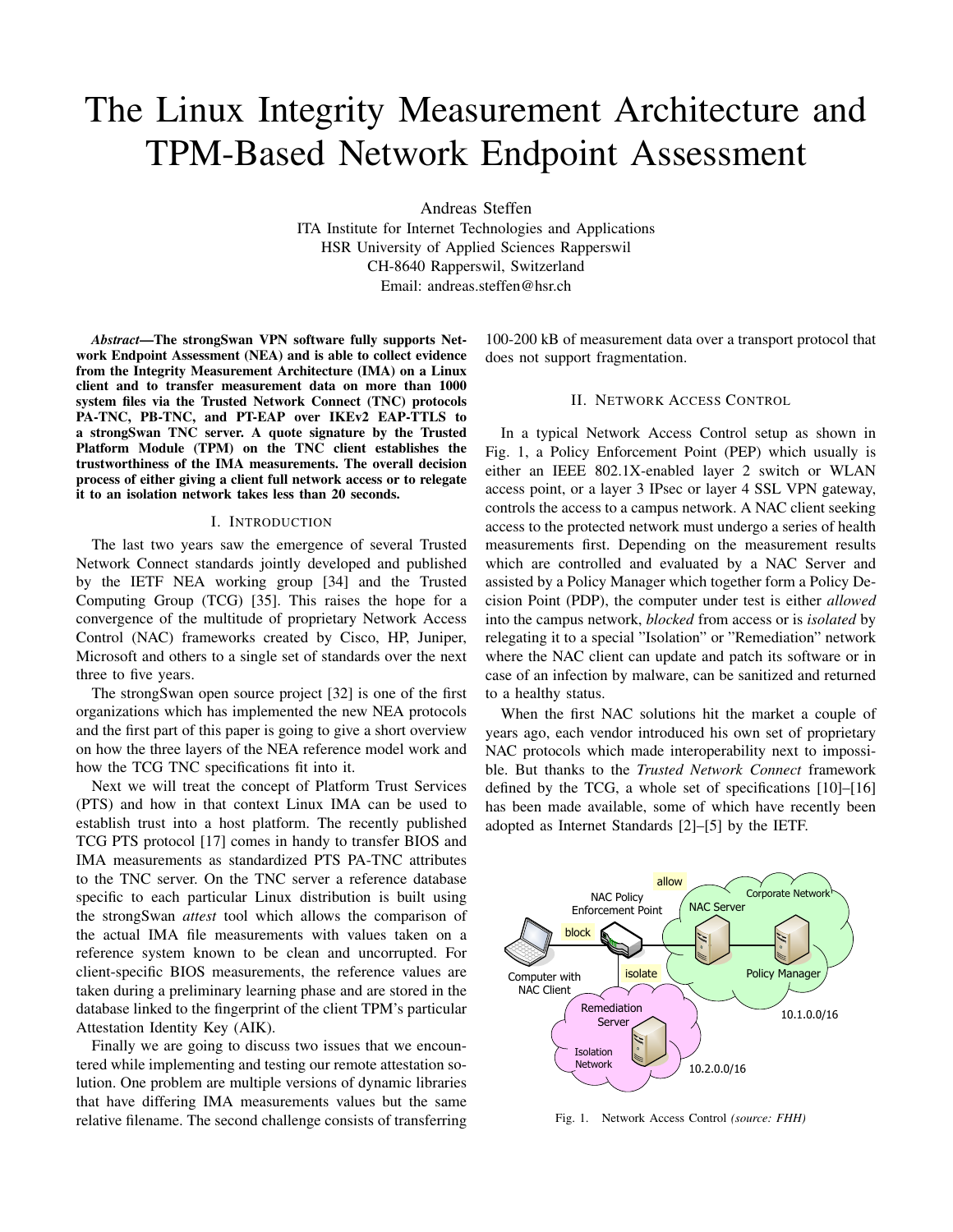

Fig. 2. TCG TNC framework *(source: TCG)*

# *A. Trusted Network Connect (TNC)*

The TCG TNC framework is shown in Fig. 2, omitting the Meta Access Point (MAP) components and corresponding IF-MAP [22] interfaces which are not relevant in the context of this paper, although a strongSwan PEP can be equipped with an IF-MAP client interface.

On the left-hand side we have a "Network Access Requestor" which is usually either a layer 2 supplicant or a layer 3 IPsec or layer 4 SSL VPN client, respectively. Integrated into the Access Requestor is a *TNC Client* which controls the local integrity measurements and communicates via the IF-TNCCS 2.0 Client/Server protocol [13] with a remote *TNC Server*. Attached to the TNC Client is at least one "Integrity Measurement Collector" (IMC), a dynamic library (*\*.so* under Linux/Unix or *\*.dll* under Windows) loaded during runtime and which communicates with the TNC Client via the IF-IMC interface [11] consisting of a C language API which defines a set of functions callable either by the TNC Client or the IMC.

On the right-hand side the TNC Server is often co-located with an AAA Server which usually has an EAP-RADIUS interface [6]. Since layer 2 supplicants don't get an IP address before the client authentication process hasn't completed successfully and thus can reach their switch or access point only via layer 2 EAPOL (EAP-over-LAN) and similarly layer 3 IPsec clients can communicate with their VPN gateway only via IKEv2 EAP [9] during the IPsec tunnel setup phase, a half-duplex EAP-based IF-T transport protocol [14] is needed which can forward messages from the TNC Client to the TNC Server via the Policy Enforcement Point (PEP) and its RADIUS IF-PEP [16] connection with the Policy Decision Point (PDP). Because this IF-T protocol called EAP-TNC is vulnerable to certain man-in-the-middle attacks it must be protected by EAP-TTLS [7], EAP-FAST [8] or another EAP tunnel protocol. For layer 4 SSL VPN access or after layer 2 and layer 3 clients have gained access to the campus network, a broadband full-duplex TLS-based IF-T protocol [15] is preferred.

| <b>IETF NEA</b>       | <b>TCG TNC</b>                        |
|-----------------------|---------------------------------------|
| Posture Collector     | Integrity Measurement Client          |
| Posture Validator     | <b>Integrity Measurement Verifier</b> |
| Posture Broker Client | <b>TNC Client</b>                     |
| Posture Broker Server | <b>TNC Server</b>                     |
| PA-TNC                | IF-M $1.0$                            |
| <b>PB-TNC</b>         | IF-TNCCS 2.0                          |
| PT-FAP                | IF-T for Tunneled EAP Methods 1.1     |
| PT-TLS                | IF-T for TLS 2.0                      |
|                       | TARLE I                               |

Mapping between IETF NEA and TCG TNC Terminology and Protocols

Attached to the TNC Server is at least one "Integrity Measurement Verifier" (IMV), a dynamic library communicating with the TNC Server via an IF-IMV interface [12] which in its function set is nearly identical to its IF-IMC counterpart on the client side. IMCs and IMVs exchange messages with each other over the IF-M measurement protocol [10].

#### *B. Network Endpoint Assessment (NEA)*

In 2008 the IETF NEA working group defined a generic reference model for Network Endpoint Access [1] which is shown in Fig. 3.

*1) Posture Attribute Protocol (PA):* The NEA reference model defines a "Posture Attribute" protocol (PA) that carries one or more attributes between "Posture Collectors" and their associated "Posture Validator". The PA protocol is a messageoriented lightweight wrapper around a set of attributes being exchanged.

PA-TNC [2] which is identical to TCG TNC IF-M 1.0 [10] defines an instance of a PA protocol complying with the NEA reference model. The PA-TNC message header just consists of a version field and a message identifier. The actual information is carried by any number of PA-TNC attributes which are identified by their attribute type and the attribute vendor ID which determines the namespace the attribute is defined in.

*2) Posture Broker Protocol (PB):* The NEA reference model defines a "Posture Broker" protocol (PB) that carries



Fig. 3. IETF NEA reference model [1]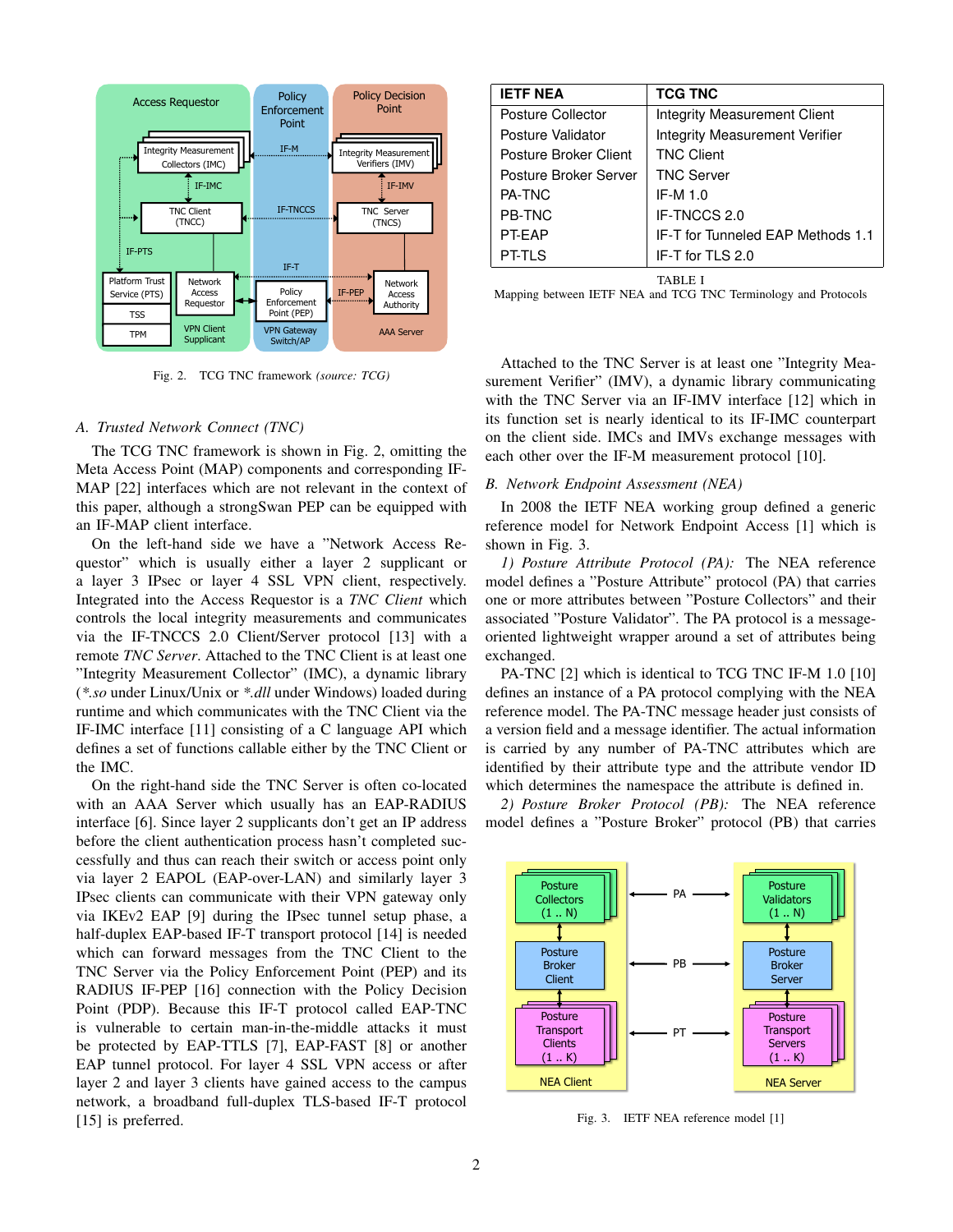

Fig. 4. PB-TNC finite state machine [3], [13]

aggregate attribute messages between the Posture Collectors on the NEA Client and the corresponding Posture Validators on the NEA Server involved in a particular assessment. The PB protocol provides a session allowing for message dialogs for every assessment. The PB protocol may also carry the global assessment decision in the Result Attribute from the "Posture Broker Server" to the "Posture Broker Client".

PB-TNC [3] which is identical to TCG TNC IF-TNCCS 2.0 [13] defines an instance of a PB protocol complying with the NEA reference model. PB-TNC is a stateful session protocol governed by the finite state machine depicted in Fig. 4. Starting from an *Init* state the Posture Broker Client and Posture Broker Server exchange CDATA and SDATA batches, respectively, alternatively switching between the *Server Working* and the *Client Working* states. If the Posture Broker Server arrives at a final assessment it sends a RESULT batch, driving the state machine into the *Decided* state. With an empty CLOSE batch the PB-TNC session is terminated and goes to the final *End* state.

Both client and server can terminate the session at any time by sending an empty CLOSE batch or one containing a single PB-Error message if a fatal error occurred. If either client or server comes to the conclusion that an integrity measurement should be repeated, they can send a CRETRY or SRETRY batch, respectively, even if the session has already arrived at the *Decided* state.

The PB-TNC protocol defines a number of PB-TNC message types that can be transported in PB-TNC batches, the most important being the PB-PA message which encapsulates a PA-TNC message received from the higher PA layer.

*3) Posture Transport Protocol (PT):* The NEA reference model defines a "Posture Transport" protocol (PT) between the NEA Client and the NEA Server responsible for carrying the messages generated by the PB protocol. Depending on the underlying network protocols there might be restrictions concerning the maximum payload size, the number of roundtrips or the inability of servers to initiate messages.

PT-EAP [4] which is largely based on EAP-TNC [14] defines an instance of a PT protocol complying with the NEA reference model. As with all EAP methods, the maximum message size including the EAP header is 65'535 octets. Contrary to EAP-TNC, a fragmentation mechanism isn't foreseen in the current PT-EAP Internet Draft, so that the higher PB layer has to restrict the maximum batch size to 65'529 octets. This is going to become an important issue with Linux IMA remote attestation since a lot of bulk measurement data has to be transferred. Due to security reasons PT-EAP must always be encapsulated in an EAP tunnel method such as EAP-TTLS [7] or EAP-FAST [8].

PT-TLS [5] which is identical to TCG TNC IF-T for TLS 2.0 [15] defines another instance of a PT protocol. Based on TCP and secured by Transport Layer Security (TLS), it is a broadband protocol which allows to transport an unlimited amount of data because the underlying TLS record protocol takes care of any fragmentation issues.

## III. PLATFORM TRUST SERVICES (PTS)

## *A. The Lying Endpoint Problem*

Network endpoint assessment only works if we can trust the measurements made by the Posture Broker Client. If the remote host platform is subverted by dangerous malware such as a root kit which hides itself well right in the operating system or even in the BIOS then a compromised Posture Collector or Broker Client will send the expected correct measurement value e.g. of a system command in order to soothe the Posture Validator but the actual command loaded and executed on the host will be a modified one serving a malicious purpose.

One way out of this lying endpoint problem is the installation of a trusted incorruptible entity on the host which acts as a kind of local deputy on behalf of the remote validator as shown in Fig. 5. A suitable tamper proof device is the "Trusted Platform Module" (TPM) [18], a hardware chip present on most PC platforms. The TPM can accumulate and store measurement hashes in up to 24 incorruptible "Platform Configuration Registers" (PCRs) and can sign these measurements with a protected RSA private key.

Since the TPM API is quite low-level, the Trusted Computing Group has defined a layered "TCG Software Stack" (TSS)



Fig. 5. Establishing trust by means of a TPM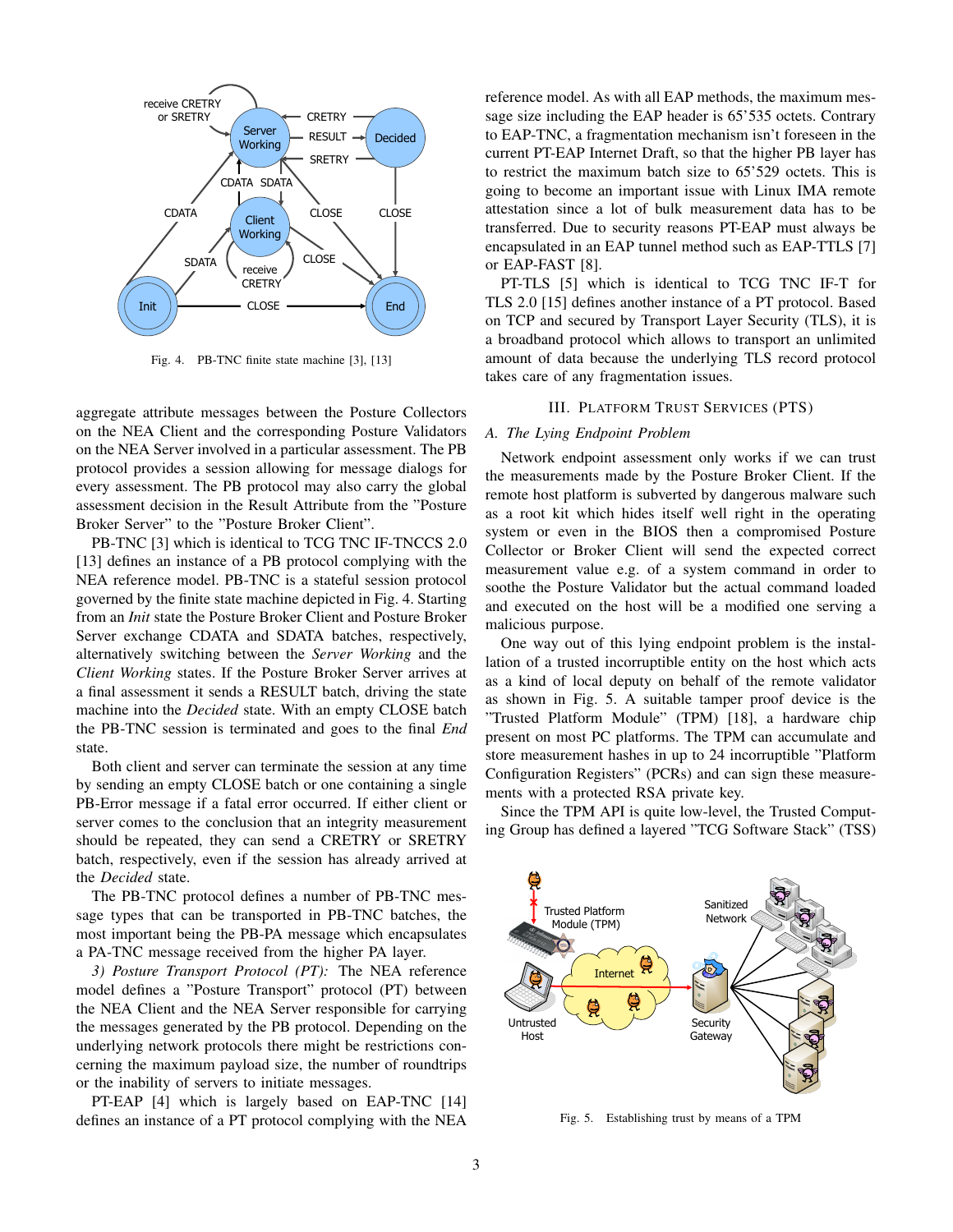| PCR SHA-1 Measurement Hash                                         | Comment                                                                                           |
|--------------------------------------------------------------------|---------------------------------------------------------------------------------------------------|
| 0 4d894eef0ae7cb124740df4f6c5c35aa0fe7dae8 08 [S-CRTM Version]     |                                                                                                   |
| 0 f2c846e7f335f7b9e9dd0a44f48c48e1986750c7 01 [POST CODE]          |                                                                                                   |
| .                                                                  |                                                                                                   |
| 7 9069ca78e7450a285173431b3e52c5c25299e473 04 []                   |                                                                                                   |
| 4 cle25c3f6b0dc78d57296aa2870ca6f782ccf80f 05 [Calling INT 19h]    |                                                                                                   |
|                                                                    | 4 67a0a98bc4d6321142895a4d938b342f6959c1a9 05 [Booting BCV Device 80h, - Hitachi HTS723216L9A360] |
| 4 06d60b3a0dee9bb9beb2f0b04aff2e75bd1d2860 0d [IPL]                |                                                                                                   |
| 5 1b87003b6c7d90483713c90100cca3e62392b9bc 0e [IPL Partition Data] |                                                                                                   |
|                                                                    |                                                                                                   |

TABLE II

*/sys/kernel/security/tpm0/ascii bios measurements*: SRTM BIOS measurements

| PCR SHA-1 Template Hash                                                                                  | SHA-1 File Data Hash | Filename |
|----------------------------------------------------------------------------------------------------------|----------------------|----------|
| 10 d0bb59e83c371ba6f3adad491619524786124f9a ima 365a7adf8fa89608d381d9775ec2f29563c2d0b8 boot_aqqreqate  |                      |          |
| 10 76188748450a5c456124c908c36bf9e398c08d11 ima f39e77957b909f3f81f891c478333160ef3ac2ca /bin/sleep      |                      |          |
| 10 df27e645963911df0d5b43400ad71cc28f7f898e ima 78a85b50138c481679fe4100ef2b3a0e6e53ba50 ld-2.15.so      |                      |          |
| .<br>10 30fa7707af01a670fc353386fcc95440e011b08b ima 72ebd589aa9555910ff3764c27dbdda4296575fe parport.ko | .                    |          |
|                                                                                                          |                      |          |

TABLE III

*/sys/kernel/security/ima/ascii runtime measurements*: IMA runtime measurements

[19] which in itself is a 742 page document. A popular open source implementation is TrouSerS [26] created and released by IBM.

# *B. PTS Architecture*

In order for runtime measurements to be collected, a process within a Trusted Platform must be defined to do so. The TGC "Integrity Measurement Model" (IMM) [20] has defined "Platform Trust Services" (PTS) as a standard IMM component which provides all the necessary services which an "Integrity Measurement Collector" (IMC) can interface with to measure components, parse Reference Manifests, and generate Integrity Reports. As shown in the TCG TNC overview of Fig. 2, PTS is the component responsible for interfacing with the TPM via TSS and with the PTS-IMC via IF-PTS [21].

Reference Manifests, Integrity Reports and the IF-PTS interface rely on an XML-based data representation. This very flexible but also rather verbose approach of using XML encoding has been chosen e.g. by the OpenPTS project [31]. Since the PA-TNC and PB-TNC standards are both based on efficient TLV (Type-Length-Value) encoding schemes, we wanted to adhere to this lean design concept and for our strongSwan TNC implementation [33] decided to use only the subset of PTS PA-TNC attributes defined by the "PTS Protocol Binding for IF-M" [17] that employ a TLV encoding of PTS "Attestation Evidence" data (for more details see section III-D). As a consequence our strongSwan *Attestation* IMC described in this paper does not use the IF-PTS interface at all but collects integrity measurement data directly and accesses the TPM via the TSS API. Thus in our implementation PTS is rather an object of the *Attestation* IMC than an independent entity.

# *C. Linux Integrity Measurement Architecture (IMA)*

The Linux Integrity Measurement Architecture (IMA) [23], [27] was introduced with the Linux 2.6.30 kernel in 2009. If a TPM is present on a host's motherboard then during boot time, SRTM (Static Root of Trust for Measurement) BIOS measurements are made and the SHA-1 measurement hash values are stored in the *binary bios measurements* file located in the */sys/kernel/ security/tpm0/* directory. At the same time these values are extended into specific PCRs of the TPM thus securing the BIOS content against malicious change. A shortened example of a human-readable ASCII version of the SRTM BIOS measurement list which, depending on the BIOS version, typically has between 20 to 130 entries is shown in Table II.

If IMA is enabled in the kernel then a */sys/kernel/ security/ ima/* directory is created and runtime measurements are made that are stored as a list in the *binary runtime measurements* file. A typical example of the the ASCII version is shown in Table III. The first measurement list entry is the *boot aggregate* which consists of a SHA-1 hash of the contents of the PCRs  $0 \dots 7$ . This means with IMA on, it is sufficient to check the *boot aggregate* value in order to quickly verify whether the BIOS measurements still have the original values.

Table III lists two IMA measurement values for each entry. The right-hand value is the SHA-1 hash of the file data itself and the left-hand value is the so called "Template Hash" which

```
# PROC_SUPER_MAGIC
dont_measure fsmagic=0x9fa0
# SYSFS_MAGIC
dont measure fsmagic=0x62656572
# DEBUGFS_MAGIC
dont_measure fsmagic=0x64626720
# TMPFS_MAGIC
dont measure fsmagic=0x01021994
# SECURITYFS_MAGIC
dont_measure fsmagic=0x73636673
measure func=BPRM_CHECK
measure func=FILE_MMAP mask=MAY_EXEC
# SE Linux
measure func=PATH_CHECK mask=MAY_READ \
        obj_type=modules_object_t
```
Fig. 6. */etc/sysconfig/ima-policy*: Custom IMA Measurement Policy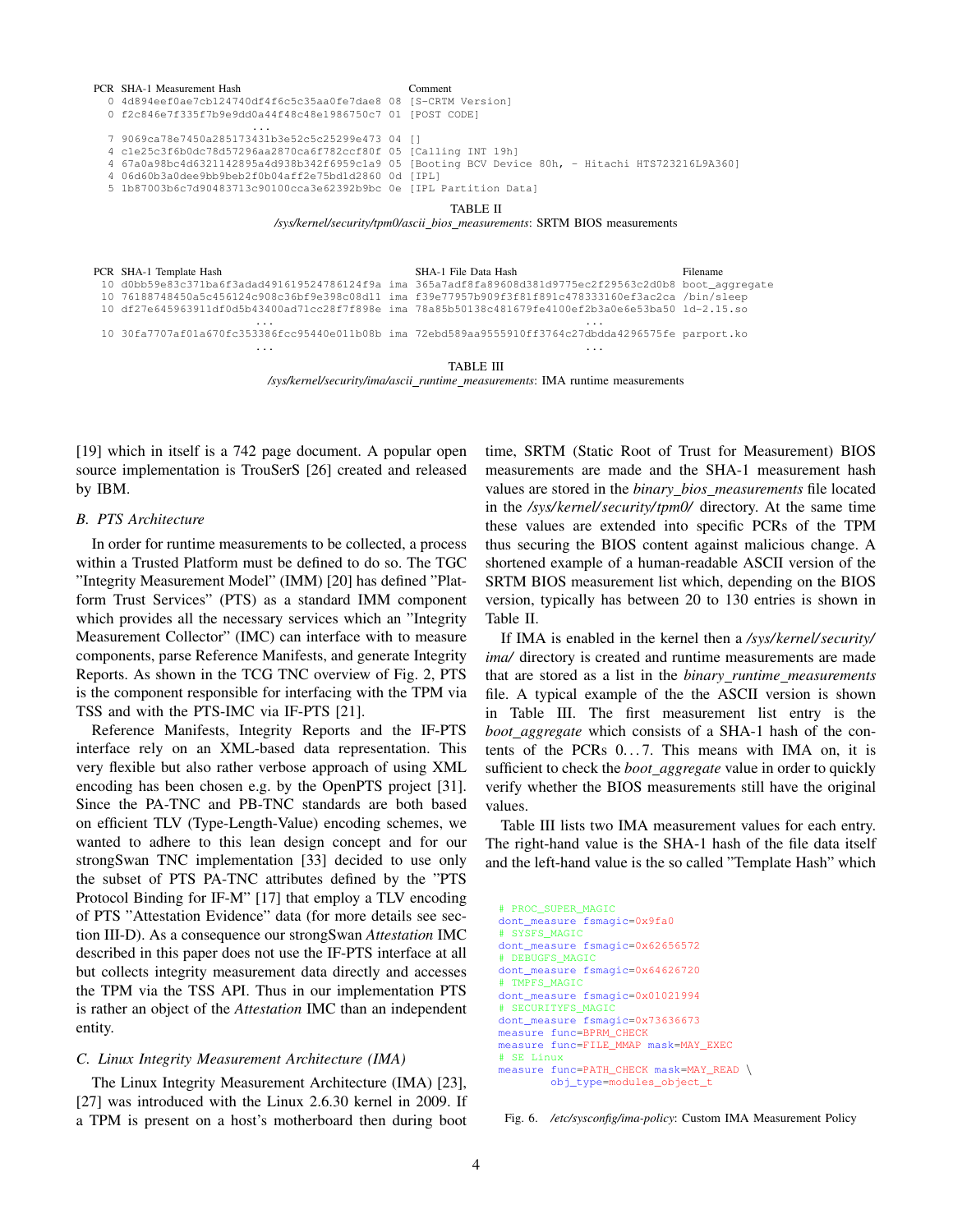is the SHA-1 hash of the 20 octet file data hash concatenated with a fixed text buffer of 256 octets containing the filename truncated to 255 characters and padded up to the buffer length with NUL characters. This template hash gets extended into PCR 10 dedicated to IMA measurements.

Using a dracut [28] *initramfs* it is possible to replace the default IMA measurement policy by a custom one defined in the */etc/ sysconfig/ima-policy* configuration file as listed in Fig. 6.

Besides executable files and loaded dynamic libraries, also dynamically loaded kernel modules are measured which requires a file system labeled by SELinux [29], though. Under an *Ubuntu 12.04 LTS i686* OS this results in about 1200 IMA measurements among them about 700 dynamic libraries and 60 kernel modules up to the moment when the strongSwan TNC client is started right after the Ubuntu login.

# *D. PTS Protocol*

TNC@FHH [30] was one of the first TNC applications to implement TPM-based remote attestation. Their *attestation* IMC/IMV pair is using a proprietary encoding to embed "Attestation Identity Key" (AIK) certificates, measurement requests and PCR contents into XML-encoded TCG TNC IF-TNCCS 1.1 batches.

OpenPTS [31] uses PA-TNC attributes transported over a raw *ssh* connection with attribute types somehow similar to those of the TCG PTS protocol but defined in the OpenPTS namespace.

strongSwan [32] currently seems to be the first and only

| <b>PTS IF-M Attribute Name</b>               | <b>Sender</b> |
|----------------------------------------------|---------------|
| Request PTS Protocol Capabilities            | IMV           |
| <b>PTS Protocol Capabilities</b>             | <b>IMC</b>    |
| D-H Nonce Parameters Request                 | <b>IMV</b>    |
| D-H Nonce Parameters Response                | <b>IMC</b>    |
| D-H Nonce Finish                             | <b>IMV</b>    |
| PTS Measurement Algorithm Request            | <b>IMC</b>    |
| PTS Measurement Algorithm Selection          | <b>IMV</b>    |
| <b>Get TPM Version Information</b>           | <b>IMV</b>    |
| <b>TPM Version Information</b>               | <b>IMC</b>    |
| Get Attestation Identity Key                 | <b>IMV</b>    |
| Attestation Identity Key                     | <b>IMC</b>    |
| <b>Request Functional Component Evidence</b> | <b>IMV</b>    |
| Generate Attestation Evidence                | <b>IMV</b>    |
| Simple Component Evidence                    | <b>IMC</b>    |
| Simple Evidence Final                        | <b>IMC</b>    |
| Request File Metadata                        | <b>IMV</b>    |
| Unix-Style File Metadata                     | <b>IMC</b>    |
| <b>Request File Measurement</b>              | <b>IMV</b>    |
| <b>File Measurement</b>                      | <b>IMC</b>    |

TABLE IV TLV/Unix subset of PTS IF-M Attribute Types [17]

open source software which uses PTS PA-TNC attributes from the TCG namespace defined by the "PTS Protocol Binding to TNC IF-M" [17] officially released in August 2011. As already mentioned in section III-B, only the subset of attributes listed in Table IV which are needed to efficiently transfer TLV-based attestation evidence as well as Linux/Unix-style file measurements are currently supported.

# IV. THE STRONGSWAN TNC SOLUTION

The strongSwan open source VPN project [32] was founded in 2004 as one of the successors of the then discontinued FreeS/WAN IPsec project. In the meantime the whole code base has been rewritten from scratch, although still in the C programming language but with a modern, modular, objectoriented and fully multi-threaded archictecture. Currently strongSwan is the most complete open source implementation of the IKEv2 [9] Internet Key Exchange protocol and support for the deprecated but still widely used IKEv1 protocol has been added recently.

In 2010 the author became aware of the emerging IETF and TCG TNC standards and decided to add support for the following protocols to the strongSwan software:

- PA-TNC  $[2]$
- PB-TNC  $[3]$
- PT-EAP  $[4]$
- IF-IMC [11]
- IF-IMV [12]
- IF-PEP [16]
- PTS [17]

The strongSwan distribution now includes *Test*, [port] *Scanner*, and *Attestation* IMC/IMV pairs that can be used with any third party TNC client/server equipped with an IF-IMC or IF-IMV interface, respectively.

Since currently no other TNC product besides strongSwan is known to support the PB-TNC standard, we have no alternative but to test the PB and underlying PT layer with the TNC client/server pair integrated into the IKEv2-based strongSwan VPN client and server, respectively.

### *A. Internet Key Exchange (IKEv2)*

In remote access VPN scenarios usually a password-based EAP method such as EAP-MD5 or EAP-MSCHAPv2 is used for client authentication and the user credentials are managed and verified by an AAA Server as shown in Fig. 7.

If TNC support is added then an end-to-end EAP-TTLS tunnel is created between the VPN/TNC client and the AAA server, the EAP-TTLS packets being transported between the IPsec client and IPsec gateway over IKEv2-EAP and between the VPN gateway and AAA server via EAP-RADIUS. By loading the *tnc-pdp* plugin strongSwan can act as a standalone Policy Decision Point (PDP) which combines a TNC server with a simple AAA server possessing a RADIUS interface. strongSwan can also be configured as a combined Policy Enforcement Point (PEP) and PDP where the VPN gateway and the TNC server are co-located. This is the setup we are going to work with in the following paragraphs.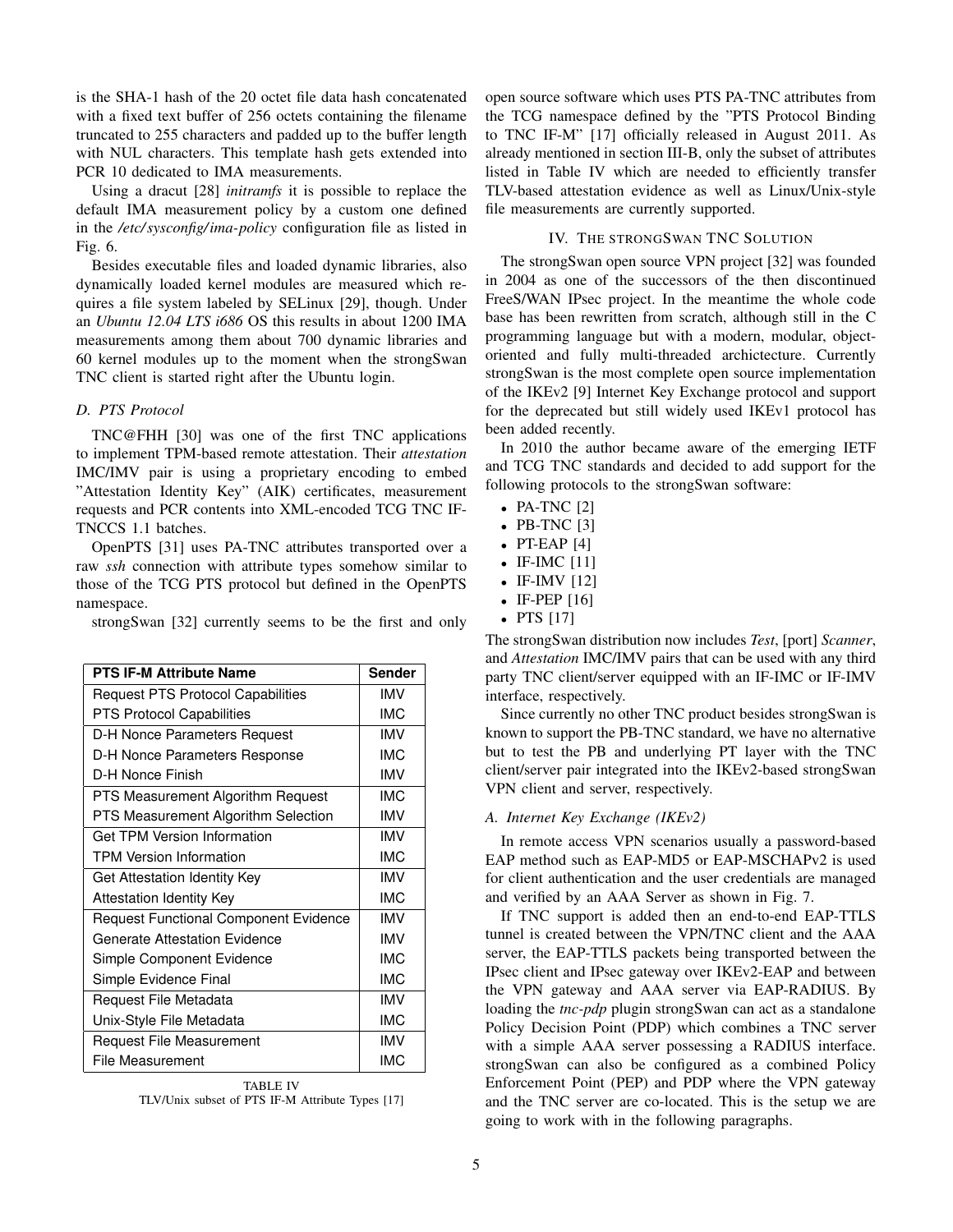The *ipsec.conf* files of a typical strongSwan VPN/TNC client and matching VPN/TNC server configuration are shown in Fig. 8 and Fig. 9, respectively. The VPN network topology is equivalent to the NAC scenario shown in Fig. 1 with an *allow* and an *isolate* subnet.

With a hierarchical structure the *strongswan.conf* file in Fig. 10 defines options for the combined IKEv2/TNC client in the *charon* section and the *attestation* IMC in the *libimcv* section. Each *charon* plugin and IMC or IMV can have configuration parameters of its own. The corresponding file for the server side listed in Fig. 11 contains definitions for the combined IKEv2/TNC *charon* daemon, the *attestation* IMV



Fig. 7. PT-EAP transport via IKEv2 EAP-TTLS

```
config setup
     charondebug="tnc 2, imc 3, pts 3"
conn home
     left=%any
     leftid=carol@strongswan.org
     leftauth=eap
     right=192.168.0.1
     rightsubnet=10.1.0.0/16
     rightid=moon.strongswan.org
     rightauth=any
     auto=start
```
Fig. 8. *ipsec.conf*: configuration of strongSwan VPN client

```
config setup
     charondebug="tnc 2, imv 3, pts 3"
conn rw-allow
     rightgroups=allow
     leftsubnet=10.1.0.0/16
     also=rw-eap
     auto=add
```
conn rw-isolate rightgroups=isolate leftsubnet=10.2.0.0/16 also=rw-eap auto=add

```
conn rw-eap
    left=192.168.0.1
    leftcert=moonCert.pem
    leftid=moon.strongswan.org
    leftauth=eap-ttls
    rightauth=eap-ttls
    right=%any
```


```
charon {
  plugins {
    eap-ttls {
      max_message_count = 0
      fragment size = 1024}
    eap-tnc {
      protocol = tnccs-2.0
      max_message_count = 20
    }
    tnccs-20 \ellmax_batch_size = 32754
      max_message_size = 32722
    }
    tnc-imc {
      preferred_language = en, pl, de
    }
  }
}
libimcv {
  plugins {
    imc-attestation {
      pcr_info = no
      use_quote2 = yes
      aik_cert = /home/carol/privacyca/AIK_Cert.der
      aik_blob = /home/carol/privacyca/AIK_Blob.bin
    }
  }
}
```
Fig. 10. *strongswan.conf*: options for VPN/TNC client & IMC

```
charon {
 plugins {
   eap-ttls {
      phase2_method = md5
      phase2_piggyback = yes
      phase2_tnc = yes
      max_message_count = 0
      fragment_size = 1024
    }
    eap-tnc {
      protocol = tnccs-2.0
      max_message_count = 20
    }
  }
}
libimcv {
  plugins {
   imv-attestation {
      database = sqlite:///etc/pts/config.db
      cadir = /etc/pts/cacerts
      hash_algorithm = sha1
    }
  }
}
attest {
  database = sqlite:///etc/pts/config.db
}
```
Fig. 11. *strongswan.conf*: options for VPN/TNC server & IMV

and the *attest* command line tool useful for managing the attestation database.

According to the IF-IMC [11] and IF-IMV [12] standards, the library paths of the IMCs and IMVs to be loaded must be defined in the file */etc/tnc config* with entries of the form

IMC Scanner /usr/lib/ipsec/imcvs/imc\_scanner.so IMC Attestation /usr/lib/ipsec/imcvs/imc\_attestation.so

### on the client side and with corresponding entries

IMV Scanner /usr/lib/ipsec/imcvs/imv\_scanner.so IMV Attestation /usr/lib/ipsec/imcvs/imv\_attestation.so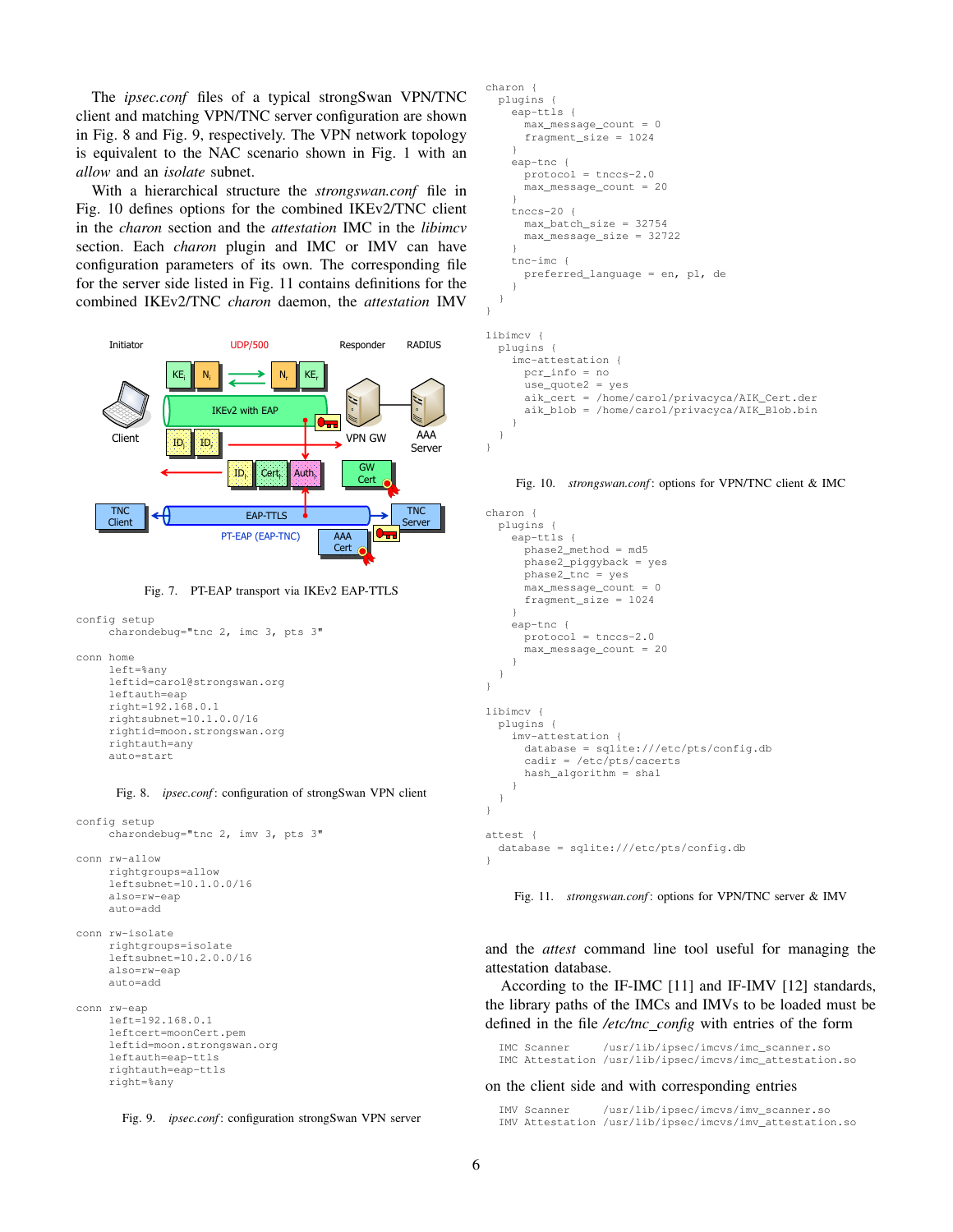on the server side, respectively. These integrity measurement libraries are dynamically loaded and initialized during the startup of the TNC *charon* daemon.

## *B. PTS Attestation Database*

The strongSwan distribution comes with an SQLite database schema to be found in the file *src/libpts/ plugins/imv attestation/tables.sql* which defines all tables needed to store attestation reference measurement data. Additionally some example file measurement data for various Linux distributions is included in the *data.sql* file located in the same directory.

The PTS attestation database is created on the TNC server with the following command:

cat tables.sql data.sql | sqlite3 /etc/pts/config.db

Alternatively strongSwan offers a plugin for MySQL and in principle any relational database could be attached by writing a corresponding SQL driver plugin.

The *attest* command line tool can be used to manage the database. E.g. the query shown in Fig. 12 returns all Linux distributions for which some demo data is available.

The strongSwan *Attestation* IMC retrieves the Linux distribution version the client is running on either from */etc/lsbrelease* if this file exists or by applying some heuristics. It also determines the hardware architecture using the *uname* system call. A string is formed from this gathered platform information and sent via a standard IETF "Product Information" PA-TNC attribute to the *Attestation* IMV. The IMV can then retrieve reference measurement information using this product string. The command line query shown in Fig 13 can be used to check which file measurements are available for a given software product.

In order to verify the IMA measurements in the format depicted in Table III, the SHA-1 template hashes of typically about 10'000 files per Linux distribution version must be

```
ipsec attest --products
  3: CentOS release 5.6 (Final) x86_64
  6: Gentoo Base System release 1.12.11.1 i686
  5: Ubuntu 10.10 i686
  4: Ubuntu 10.10 x86_64
  1: Ubuntu 11.04 i686
  2: Ubuntu 11.04 x86_64
  7: Ubuntu 11.10 i686
  8: Ubuntu 12.04 LTS i686
8 products found
```
Fig. 12. *attest* query returns all registered Linux distributions

```
ipsec attest --hashes --sha1 --product 'Ubuntu 10.10 x86_64'
  3: /lib/libdl.so.2
43:50:f0:82:51:1c:74:2c:c0:50:50:d1:8a:23:d1:da:9f:b0:93:40
  6: /lib/libxtables.so.2
92:e6:6a:e2:82:94:7f:66:54:46:82:03:9a:33:fd:1d:bd:40:22:44
  4: /sbin/iptables
86:c4:46:32:93:85:98:74:24:3d:83:74:f7:f3:ef:60:f4:4f:93:09
  9: /lib/xtables/libxt_tcp.so
d2:bf:35:56:a0:b3:8c:fb:a2:96:2d:05:8f:a8:ea:77:73:97:e8:2d
  8: /lib/xtables/libxt_udp.so
20:0e:ab:67:37:7b:f3:d5:a2:53:72:83:8c:38:84:16:58:a7:18:e4
5 SHA1 values found for product 'Ubuntu 10.10 x86_64'
```
Fig. 13. *attest* query returns all file hashes for a given product

stored in the attestation database. This process can be fully automated by running a *build-database* shell script which currently uses about 200 *attest* calls, a small excerpt of which is shown in Fig. 15. Together with the normal SHA-1 file data hash for each entry which is computed with the --sha1-ima option as well and which equals the output of the *sha1sum* command and thus facilitates the debugging of version problems, the SQLite database attains a size of about 2 MB. Executable files must be stored with absolute path names whereas dynamic libraries and kernel modules are stored with both the directory path and the basename by adding the  $--rel$  option.

With IMA we primarily want to verify the integrity of system files. Unfortunately some application programs like *firefox* or *thunderbird* bundle their own versions of system libraries, e.g. *libfreebl3.so* or *libsoftokn3.so*. Thus in order to avoid matching errors we have to store these measurement values, too, because the lookup happens on the basename of the dynamic libraries. By the way, in the case of *firefox* or *thunderbird* it is worthwile to keep tabs on the integrity of these important applications as well.

The reference database must be built on a Linux system known to be clean. Since most Linux distributions issue security patches and bug fixes every other day, the reference database must be updated accordingly. Currently the attestation database is generated from scratch every time an update is published so that clients which haven't applied the latest patches will be strictly relegated to the remediation network in order to update their system files. In the future the hashes of older versions might be kept in the database if using these deprecated files does not pose any immediate threat.

#### *C. PTS Functional Component Evidence*

The TCG PTS protocol [17] organizes the gathering of PTS evidence around a hierarchically structured sequence of socalled *Functional Component* measurements. Some standard functional components have already been defined in the TCG namespace but unfortunately they can not be easily applied to the kind of measurements that are done by the Linux Integrity Subsystem. Therefore we created three functional components of our own defined in the ITA-HSR namespace as shown in Fig. 14. In the context of this paper we restrict ourselves to the functionality of the ITA-HSR "Linux-IMA" component which can be further subdivided by using a *Qualifier*. We have defined a "Trusted Platform" qualifier value designating the SRTM BIOS measurements and an "Operating System" qualifier for the IMA runtime measurements.

SRTM BIOS measurements are rather specific to the client

```
ipsec attest --components
```
- 2: ITA-HSR/Trusted Boot [K.] Trusted Platform
- 3: ITA-HSR/Linux IMA [K.] Trusted Platform

```
4: ITA-HSR/Linux IMA K.] Operating System
```
4 components found

Fig. 14. *attest* query returns all registered functional components

<sup>1:</sup> ITA-HSR/Trusted GRUB Boot Loader [K.] Trusted Platform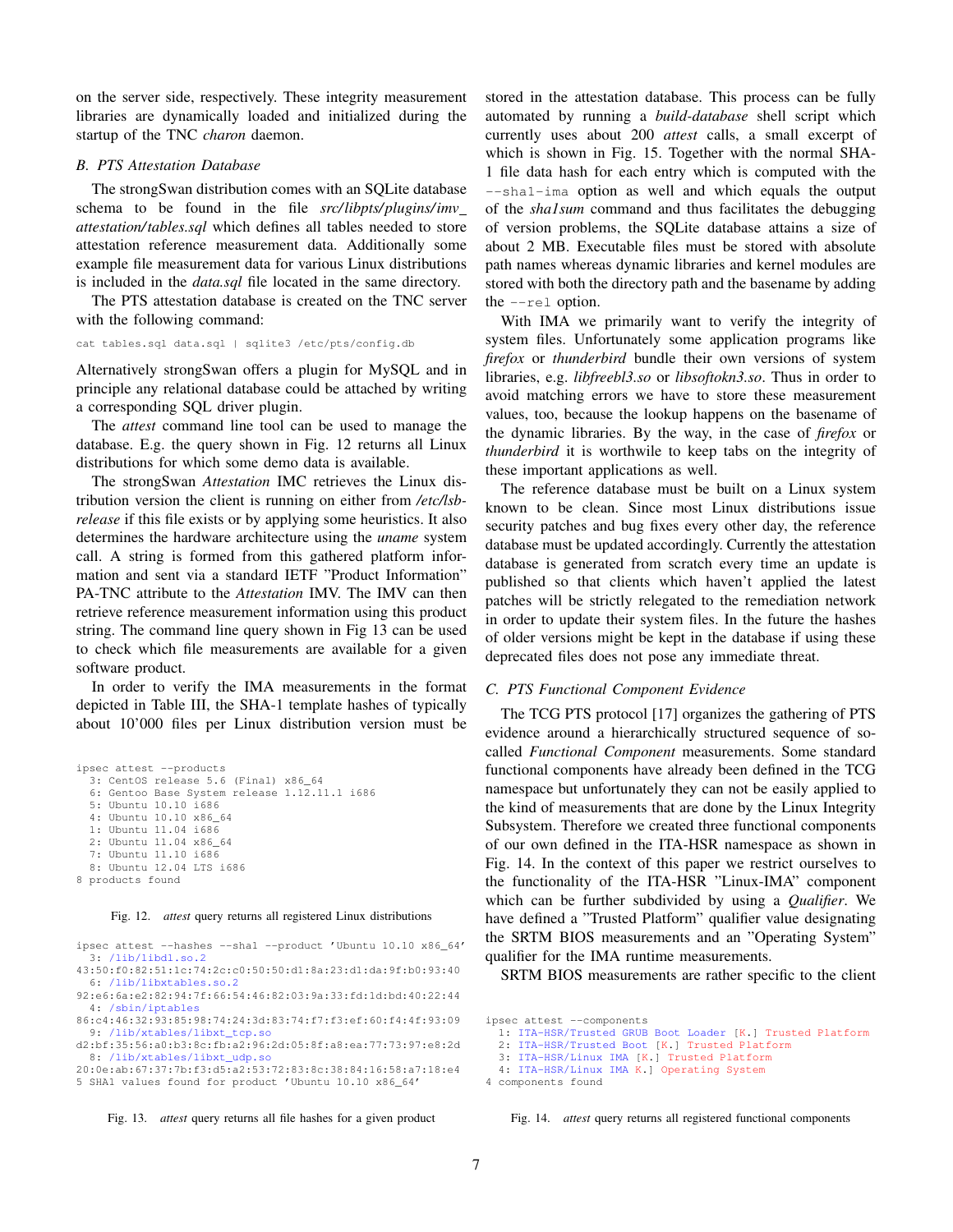```
#!/bin/sh
# executable files with absolute filenames
ipsec attest --add --product "Ubuntu 12.04 LTS i686" --sha1-ima --dir /sbin
ipsec attest --add --product "Ubuntu 12.04 LTS i686" --sha1-ima --dir /usr/sbin
ipsec attest --add --product "Ubuntu 12.04 LTS i686" --sha1-ima --dir /bin
ipsec attest --add --product "Ubuntu 12.04 LTS i686" --sha1-ima --dir /usr/bin
      ...
# dynamic libraries with relative filenames
ipsec attest --add --product "Ubuntu 12.04 LTS i686" --sha1-ima --rel --dir /lib
ipsec attest --add --product "Ubuntu 12.04 LTS i686" --sha1-ima --rel --dir /usr/lib
ipsec attest --add --product "Ubuntu 12.04 LTS i686" --sha1-ima --rel --dir /lib/i386-linux-gnu
      ...
# applications using different versions of Linux system libraries
for file in /usr/lib/firefox/*.so
do
ipsec attest --add --product "Ubuntu 12.04 LTS i686" --sha1-ima --rel --file $file
done
     ...
# kernel modules with relative filenames
for file in 'find /lib/modules/3.2.21ima/kernel -name *.ko'
do
ipsec attest --add --product "Ubuntu 12.04 LTS i686" --sha1-ima --rel --file $file
done
```
Fig. 15. Creating the IMA Measurement Reference Database

platform so that reference values have to be stored in the attestation database under a unique platform identifier. We decided to use for this purpose the fingerprint of an AIK certificate bound to the TPM's endorsement key. The AIK certificate must be registered in the database by the system administrator with the command shown in Fig. 16 before the automatic reference measurement enrollment process can started. This prevents a user or a root kit from changing the platform configuration and then requesting a fresh AIK certificate from the Privacy CA so that the modified measurements could be registered anew. As a matter of fact, since TNC clients are not supposed to be anonymous, it would easier if the system administrator set up and manage an AIK CA so that any AIK certificate issued to a TPM and associated user could be registered automatically.

ipsec attest --add --owner carol --aik AIK\_Cert.der key 'b772a6730776b9f028e5adfccd40b55c320a13b6' inserted

Fig. 16. *attest* registering an AIK public key in the attestion database

Lines  $01...08$  of Fig. 17 show that the TNC client *carol* receives a TCG "Functional Component Evidence" PA-TNC attribute from the TNC server *moon* which specifies that first the ITA-HSR "Linux IMA - Trusted Platform" functional component is to be measured, followed by the ITA-HSR "Linux IMA - Operation System" component. A TCG "Generate Attestation Evidence" PA-TNC attribute starts the actual evidence gathering. A sensible approach would be to collect the SRTM BIOS evidence (126 measurements on our test system) the first time a client is measured but to omit this functional component as long as the *boot aggregate* measurement returns the correct hash value over PCRs  $0...7$ .

Lines  $09...12$  show that the first SRTM BIOS measurement listed in Table II is received by the TNC server *moon* embedded in a TCG "Simple Component Evidence" PA-TNC attribute.

Lines 13...17 show that the last of the 126 SRTM BIOS

measurements is transferred in a TCG "Simple Component Evidence" PA-TNC attribute for the functional component ITA-HSR "Linux IMA - Trusted Platform".

Lines 18...23 show that the first IMA runtime measurement listed in Table III which is the *boot aggregate* value is transferred in a TCG "Simple Component Evidence" PA-TNC attribute as well.

Lines 24. . . 38 show the IMA runtime measurement transfers of an executable file, a dynamic library and a kernel module, respectively, the first attribute including an absolute file name and the latter two basenames only.

Lines 39. . . 47 show the synthetic construction of the PCR Composite hash and the TPM Quote Info structure using software-based shadow PCR registers 0..7 and 10 continuously extended by the Attestation IMV with the measurements received from the Attestation IMC. When the TCG "Simple Evidence Final" PA-TNC attribute arrives containing the TPM Quote signature, the signature can be verified with the help of the synthesized TPM Quote Info structure. If the signature is valid then full trust in all functional component evidence is established.

Line 60 shows that from a total of 1247 IMA measurements (excluding *boot aggregate*) 1177 matched with Ubuntu 12.04 LTS reference values stored in the attestation database and 70 non-system filenames have not been found in the reference database and thus are ignored.

## *D. PA-TNC and PB-TNC Bulk Data Flow Control*

As mentioned in section II-B3, the largest PB-TNC batch that fits into a PT-EAP payload can have a size of 65'529 octets. This is an inefficient choice though since before TLS protection is applied, a TLS Application Data record is fragmented into TLS Plaintext records of 16'384 octets maximum size by the TLS record layer, so that with the 8 octet AVP header added by the EAP-TTLS encapsulation, a trailing runt fragment of just 7 octets results. Therefore we recommend an optimum PB-TNC batch size of 65'522 octets which fits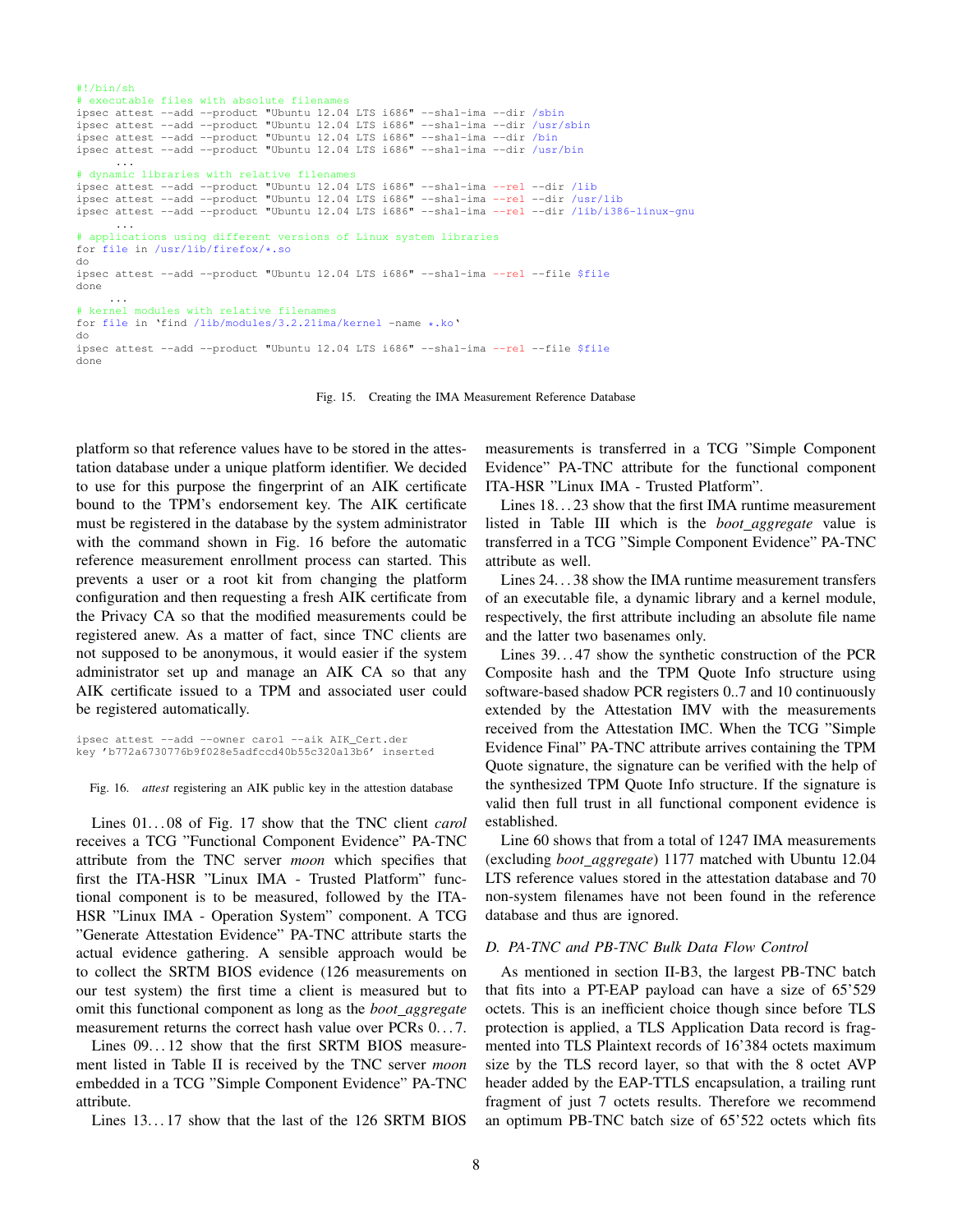```
01 carol charon: 16[TNC] processing PA-TNC message with ID 0x184fd6d0
21 carol charon: 16[TNC] processing PA-TNC attribute type 'TCG/Request Functional Component Evidence' 0x005597/0x00100000<br>03 carol charon: 16[TNC] processing PA-TNC attribute type 'TCG/Generate Attestation Evidence' 0x0055
04 carol charon: 16[IMC] evidence requested for 2 functional components
05 carol charon: 16[PTS] * ITA-HSR functional component 'Linux IMA' [K.] 'Trusted Platform'
06 carol charon: 16[PTS] loaded bios measurements '/sys/kernel/security/tpm0/binary_bios_measurements' (126 entries)
07 carol charon: 16[PTS] * ITA-HSR functional component 'Linux IMA' [K.] 'Operating System'
08 carol charon: 16[PTS] loaded ima measurements '/sys/kernel/security/ima/binary_runtime_measurements' (1248 entries)
09 moon charon: 09[TNC] processing PA-TNC attribute type 'TCG/Simple Component Evidence' 0x005597/0x00300000
10 moon charon: 09[PTS] ITA-HSR functional component 'Linux IMA' [K.] 'Trusted Platform'
11 moon charon: 09[PTS] measurement time: Jul 30 19:28:11 2012
12 moon charon: 09[PTS] PCR 0 extended with: 4d:89:4e:ef:0a:e7:cb:12:47:40:df:4f:6c:5c:35:aa:0f:e7:da:e8
         ...
13 moon charon: 09[TNC] processing PA-TNC attribute type 'TCG/Simple Component Evidence' 0x005597/0x00300000
14 moon charon: 09[PTS] ITA-HSR functional component 'Linux IMA' [K.] 'Trusted Platform'
15 moon charon: 09[PTS] measurement time: Jul 30 19:28:11 2012
16 moon charon: 09[PTS] PCR 5 extended with: 1b:87:00:3b:6c:7d:90:48:37:13:c9:01:00:cc:a3:e6:23:92:b9:bc
17 moon charon: 09[PTS] checking 126 ITA-HSR 'Linux IMA' BIOS evidence measurements
18 moon charon: 09[TNC] processing PA-TNC attribute type 'TCG/Simple Component Evidence' 0x005597/0x00300000<br>19 moon charon: 09[PTS] TTA-HSR functional component 'Linux IMA' [K.] 'Operating System'
         charon: 09[PTS] ITA-HSR functional component 'Linux IMA' [K.] 'Operating System'
20 moon charon: 09[PTS] measurement time: Jul 30 19:28:13 2012
21 moon charon: 09[PTS] PCR 10 extended with: d0:bb:59:e8:3c:37:1b:a6:f3:ad:ad:49:16:19:52:47:86:12:4f:9a
22 moon charon: 09[PTS] 'boot_aggregate'
23 moon charon: 09[PTS] checking ITA-HSR 'Linux IMA' boot aggregate evidence measurement
24 moon charon: 09[TNC] processing PA-TNC attribute type 'TCG/Simple Component Evidence' 0x005597/0x00300000
25 moon charon: 09[PTS] ITA-HSR functional component 'Linux IMA' [K.] 'Operating System'
26 moon charon: 09[PTS] measurement time: Jul 30 19:28:13 2012
                          27 moon charon: 09[PTS] PCR 10 extended with: 76:18:87:48:45:0a:5c:45:61:24:c9:08:c3:6b:f9:e3:98:c0:8d:11
28 moon charon: 09[PTS] '/bin/sleep'
         29 moon charon: 09[TNC] processing PA-TNC attribute type 'TCG/Simple Component Evidence' 0x005597/0x00300000
30 moon charon: 09[PTS] ITA-HSR functional component 'Linux IMA' [K.] 'Operating System'
31 moon charon: 09[PTS] measurement time: Jul 30 19:28:13 2012
32 moon charon: 09[PTS] PCR 10 extended with: df:27:e6:45:96:39:11:df:0d:5b:43:40:0a:d7:1c:c2:8f:7f:89:8e
33 moon charon: 09[PTS] 'ld-2.15.so'
          ...
34 moon charon: 09[TNC] processing PA-TNC attribute type 'TCG/Simple Component Evidence' 0x005597/0x00300000
35 moon charon: 09[PTS] ITA-HSR functional component 'Linux IMA' [K.] 'Operating System'
36 moon charon: 09[PTS] measurement time: Jul 30 19:28:13 2012
37 moon charon: 09[PTS] PCR 10 extended with: 30:fa:77:07:af:01:a6:70:fc:35:33:86:fc:c9:54:40:e0:11:b0:8b
         charon: 09[PTS]
          ...
39 moon charon: 04[TNC] processing PA-TNC attribute type 'TCG/Simple Evidence Final' 0x005597/0x00400000
                          40 moon charon: 04[PTS] constructed PCR Composite hash: df:07:94:6e:04:72:ee:fe:4d:b0:c3:6e:92:1b:83:dc:e6:49:28:df
41 moon charon: 04[PTS] constructed TPM Quote Info: => 52 bytes @ 0x8287e2c
42 moon charon: 04[PTS] 0: 00 36 51 55 54 32 B2 CC 00 38 9D 23 E7 3B 43 D2 .6QUT2...8.#.;C.
43 moon charon: 04[PTS] 16: 91 88 CE D1 A1 0E 48 F2 B5 54 00 03 FF 04 00 01 ......H..T......
44 moon charon: 04[PTS] 32: DF 07 94 6E 04 72 EE FE 4D B0 C3 6E 92 1B 83 DC ...n.r..M..n....
45 moon charon: 04[PTS] 48: E6 49 28 DF .I(.
46 moon charon: 04[IMV] received PCR Composite matches constructed one
47 moon charon: 04[IMV] TPM Quote Info signature verification successful
48 moon charon: 04[PTS] processed 1247 ITA-HSR 'Linux IMA' file evidence measurements: 1177 ok, 70 unknown, 0 differ, 0 failed
```
Fig. 17. Verification of Simple Component Evidence attributes via database lookups and TPM Quote2 signature

into exactly four TLS Plaintext records of maximum size. If we deduct the PB-TNC batch header (8 octets), the PB-TNC message header (12 octets) and PB-BA message header (12 octets) then the maximum PA-TNC message that can be transported in a single batch has a size of 65'490 octets.

The *max batch size* and *max message size* parameters of the *tnccs-20* plugin can be used to configure the maximum PB-TNC batch and PA-TNC message sizes as shown in Fig. 10, the default values being 65'522 and 65'490 octets, respectively. With the latest version 1.3 of the IF-IMC interface [11], an IMC can query the maximum PA-TNC message size that is going to be accepted by the TNC client it is attached to via a *GetAttribute* function call.

One argument which speaks against using very large PB-TNC batches is the 4 second default retransmission time of the

UDP-based IKEv2 protocol as implemented by strongSwan. About 700 TCG "Simple Component Evidence" PA-TNC attributes fit into the largest possible PA-TNC message. Looking up 700 file measurement values in the attestation database takes longer that 4 seconds so that the IKEv2 client retransmits the last IKE AUTH request which in turn has to be handled by the IKEv2 server already busy processing the Component Evidence data. Performance tests have shown that 32'754 and 32'722 octets for the PB-TNC batch and PA-TNC message size, respectively, which fit into two maximum TLS Plaintext payloads, are optimum in the sense that no retransmits are triggered because the processing time for each PA-TNC message just stays below the 4 second limit. The resulting log with increased debugging levels is shown in Fig. 18.

Lines  $01...17$  of Fig. 18 show that a total of 1374 TCG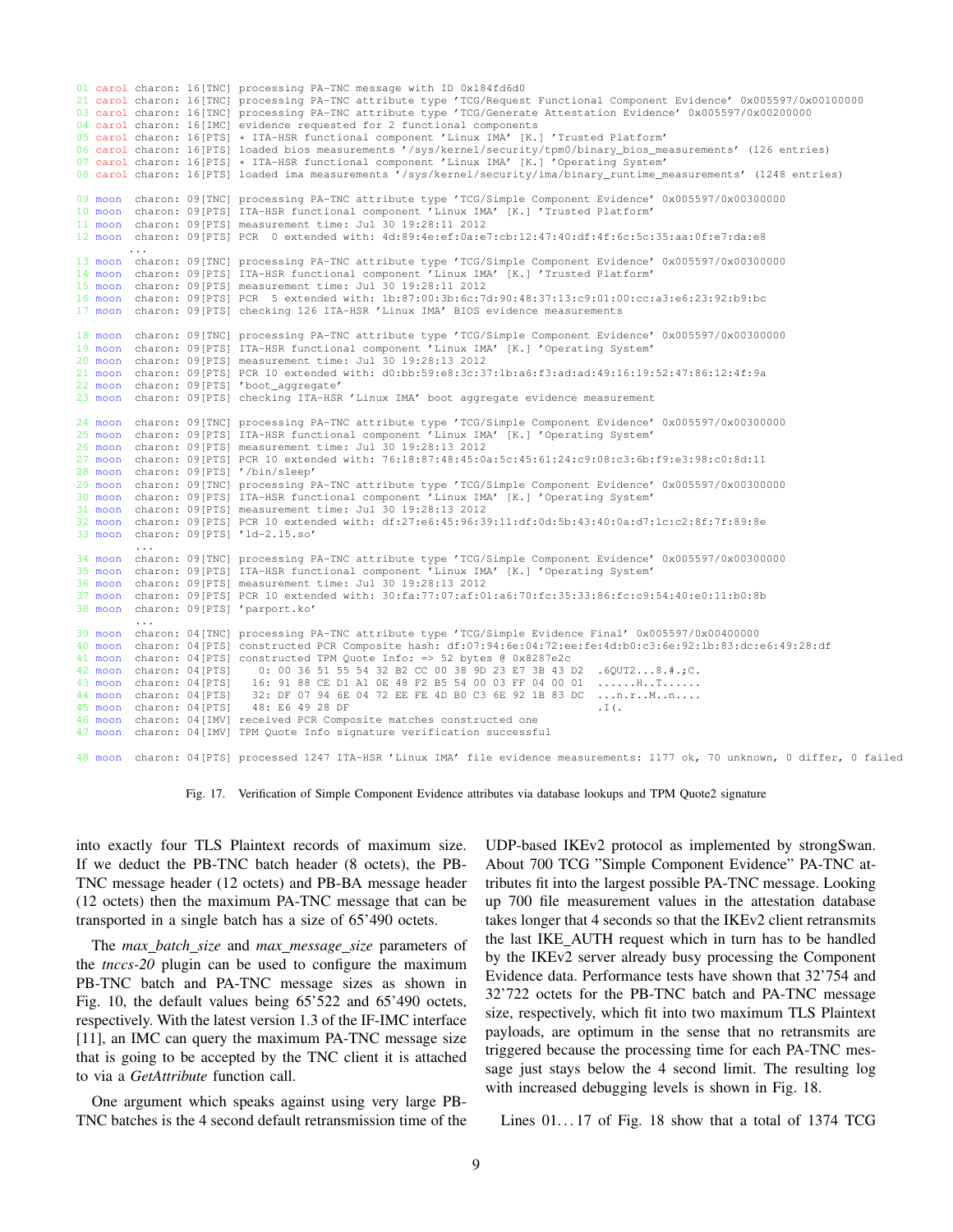```
01 carol charon: 16[TNC] creating PA-TNC message with ID 0xf3bc541f
02 carol charon: 16[TNC] creating PA-TNC attribute type 'TCG/Simple Component Evidence' 0x005597/0x00300000
03 charon: last message repeated 380 times
04 carol charon: 16[TNC] creating PB-PA message type 'TCG/PTS' 0x005597/0x00000001
05 carol charon: 16[TNC] creating PA-TNC message with ID 0xa22d16f2
06 carol charon: 16[TNC] creating PA-TNC attribute type 'TCG/Simple Component Evidence' 0x005597/0x00300000
07 charon: last message repeated 346 times
08 carol charon: 16[TNC] creating PB-PA message type 'TCG/PTS' 0x005597/0x00000001
09 carol charon: 16[TNC] creating PA-TNC message with ID 0x0600eabb
10 carol charon: 16[TNC] creating PA-TNC attribute type 'TCG/Simple Component Evidence' 0x005597/0x00300000
11 charon: last message repeated 337 times
12 carol charon: 16[TNC] creating PB-PA message type 'TCG/PTS' 0x005597/0x00000001
13 carol charon: 16[TNC] creating PA-TNC message with ID 0x512bd6ea
14 carol charon: 16[TNC] creating PA-TNC attribute type 'TCG/Simple Component Evidence' 0x005597/0x00300000
15 charon: last message repeated 307 times
16 carol charon: 16[TNC] creating PA-TNC attribute type 'TCG/Simple Evidence Final' 0x005597/0x00400000
17 carol charon: 16[TNC] creating PB-PA message type 'TCG/PTS' 0x005597/0x00000001
18 carol charon: 16[TNC] PB-TNC state transition from 'Client Working' to 'Server Working'
19 carol charon: 16[TNC] creating PB-TNC CDATA batch
20 carol charon: 16[TNC] adding PB-PA message
21 carol charon: 16[TNC] sending PB-TNC CDATA batch (32678 bytes) for Connection ID 1
22 carol charon: 16[TNC] queued 3 PB-TNC messages for next CDATA batch
23 carol charon: 16[IKE] sending tunneled EAP-TTLS AVP [EAP/RES/TNC]
24 carol charon: 16[ENC] generating IKE_AUTH request 16 [ EAP/RES/TTLS
25 carol charon: 16[NET] sending packet: from 192.168.0.254[4500] to 192.168.0.1[4500]
         ...
26 carol charon: 03[NET] received packet: from 192.168.0.1[4500] to 192.168.0.254[4500]
27 carol charon: 03[ENC] parsed IKE_AUTH response 47 [ EAP/REQ/TTLS ]
28 carol charon: 03[ENC] generating IKE_AUTH request 48 [ EAP/RES/TTLS ]
29 carol charon: 03[NET] sending packet: from 192.168.0.254[4500] to 192.168.0.1[4500]
30 moon charon: 09[TNC] no recommendation available yet, sending empty PB-TNC SDATA batch
31 moon charon: 09[TNC] PB-TNC state transition from 'Server Working' to 'Client Working'
32 moon charon: 09[TNC] creating PB-TNC SDATA batch
33 moon charon: 09[TNC] sending PB-TNC SDATA batch (8 bytes) for Connection ID 1
34 moon charon: 09[IKE] sending tunneled EAP-TTLS AVP [EAP/REQ/TNC]
35 moon charon: 09[ENC] generating IKE_AUTH response 48 [ EAP/REQ/TTLS ]
36 moon charon: 09[NET] sending packet: from 192.168.0.1[4500] to 192.168.0.254[4500]
37 carol charon: 02[NET] received packet: from 192.168.0.1[4500] to 192.168.0.254[4500]
38 carol charon: 02[ENC] parsed IKE_AUTH response 48 [ EAP/REQ/TTLS ]
39 carol charon: 02[IKE] received tunneled EAP-TTLS AVP [EAP/REQ/TNC]
40 carol charon: 02[TNC] received TNCCS batch (8 bytes) for Connection ID 1
41 carol charon: 02[TNC] PB-TNC state transition from 'Server Working' to 'Client Working'
42 carol charon: 02[TNC] processing PB-TNC SDATA batch
43 carol charon: 02[TNC] PB-TNC state transition from 'Client Working' to 'Server Working'
44 carol charon: 02[TNC] creating PB-TNC CDATA batch
45 carol charon: 02[TNC] adding PB-PA message
46 carol charon: 02[TNC] sending PB-TNC CDATA batch (32695 bytes) for Connection ID 1
47 carol charon: 02[TNC] queued 2 PB-TNC messages for next CDATA batch
48 carol charon: 02[IKE] sending tunneled EAP-TTLS AVP [EAP/RES/TNC]
49 carol charon: 02[ENC] generating IKE_AUTH request 49 [ EAP/RES/TTLS ]
50 carol charon: 02[NET] sending packet: from 192.168.0.254[4500] to 192.168.0.1[4500]
...
51 moon charon: 04[TNC] IMV 1 provides recommendation 'allow' and evaluation 'compliant'
52 moon charon: 04[TNC] PB-TNC state transition from 'Server Working' to 'Decided'
53 moon charon: 04[TNC] creating PB-TNC RESULT batch
54 moon charon: 04[TNC] adding PB-Assessment-Result message
55 moon charon: 04[TNC] adding PB-Access-Recommendation message
56 moon charon: 04[TNC] sending PB-TNC RESULT batch (40 bytes) for Connection ID 1
57 moon charon: 04[IKE] sending tunneled EAP-TTLS AVP [EAP/REQ/TNC]
58 moon charon: 04[ENC] generating IKE_AUTH response 143 [ EAP/REQ/TTLS ]
59 moon charon: 04[NET] sending packet: from 192.168.0.1[4500] to 192.168.0.254[4500]
```
Fig. 18. Bulk data flow control on PA-TNC and PB-TNC layers, fragmentation by EAP-TTLS

"Simple Component Evidence" attributes and one TCG "Simple Evidence Final" PA-TNC attribute are distributed by the Attestion IMC over four PA-TNC messages the sizes of which will never exceed 32'722 octets.

Lines  $18...22$  show that a PB-TNC batch with a size of 32'678 bytes carrying the first PA-TNC message encapsulated in a PB-PA message is formed by the TNC client *carol* and

sent to the TNC server *moon* whereas the three remaining PB-PA messages are queued for later transmission.

Lines 23. . . 25 show that the 32k EAP-TTLS AVP payload is fragmented by the EAP-TTLS protocol into small fragments of 1024 octets each so that they certainly fit into the UDP datagrams the IKE AUTH messages are transported in.

Lines 26...29 show that 32 additional IKE\_AUTH ex-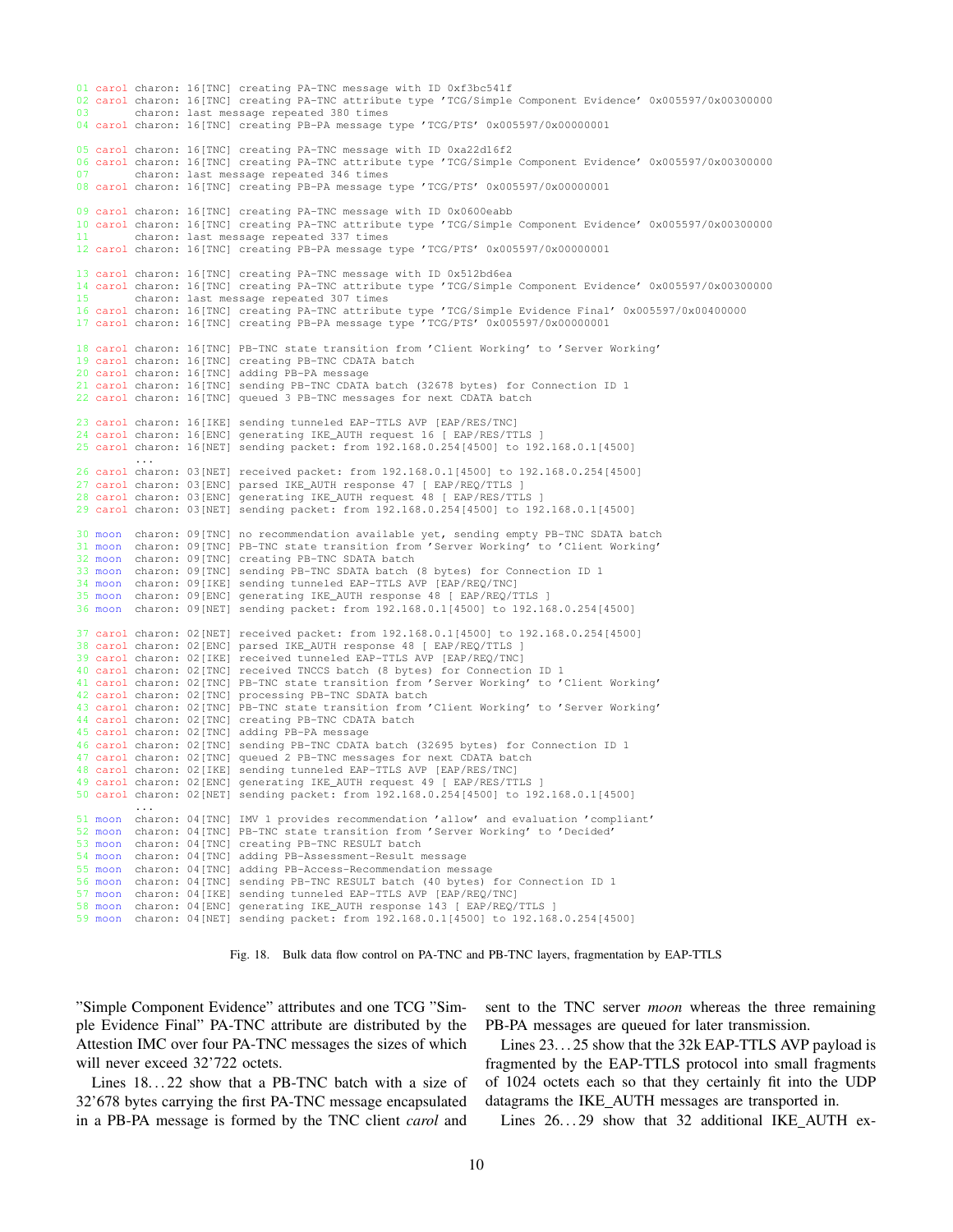changes are needed to transfer all EAP-TTLS fragments.

Lines 30. . . 36 show the situation on the TNC server *moon* which does not have any PB-TNC messages to send and therefore checks if all IMVs have already provided their recommendation via the IF-IMV [12] interface so that the TNC server could form its final recommendation based on its policy. The PA-TNC finite state machine in Fig. 4 could then advance to the *Decided* state by sending a RESULT batch. This is not the case because the Attestation IMV is still withholding its recommendation since it hasn't received the TCG "Simple Evidence Final" PA-TNC attribute from the Attestation IMC yet. If no final recommendation is possible then the TNC server sends an empty SDATA batch which according to the state machine will allow the TNC client to send the next CDATA batch. In order to prevent endless loops the TNC server will only send an empty SDATA batch if the last received CDATA batch was non-empty. Otherwise a recommendation will be solicited from all pending IMVs and a state change to *Decided* will be enforced.

Lines 37. . . 50 show that the TNC client upon reception of the empty SDATA batch sends the second PB-TNC batch. The dispatch of the two remaining queued PB-PA messages via two additional SDATA/CDATA batch exchanges is omitted in Fig. 18

Lines  $51...59$  show the recommendation provided by the Attestation IMV after reception of the TCG "Simple Evidence Final" attribute, allowing the verification of the complete functional component evidence measurements via the TPM quote signature. The TNC server then shifts into the *Decided* state by sending a RESULT batch containing a PB-Assessment-Result and a PB-Access-Recommendation message.

### V. CONCLUSION

We have shown that remote attestation based on TPMcertified Linux IMA measurements can be done very efficiently thanks to the new TLV-based PTS, PA-TNC and PB-TNC standard protocols. The problem that the PT-EAP protocol does not support fragmentation was solved by setting the maximum size of both the PB-TNC batches and PA-TNC messages and by optimally allocating the PA-TNC attributes to be transferred to consecutive PA-TNC messages each of which is embedded into a PB-TNC batch of its own.

# ACKNOWLEDGMENT

The author would like to thank Sansar Choinyambuu for implementing the PB-TNC [24] and TCG PTS [25] protocols in the C programming languange and integrating them into the strongSwan open source software as part of her HSR master program. I'm also grateful to Gloria Serrao for making me aware of the TCG PTS protocol [17] in the first place as an emerging standard for transporting PTS evidence over an IF-M communication channel and for Carolin Latze and Paul Sangster for shedding light on some particular questions concerning the practical use of PTS functional components.

#### **REFERENCES**

- [1] P. Sangster, H. Khosravi, M. Mani, K. Narayan, and J. Tardo, *Network Endpoint Assessment (NEA): Overview and Requirements)*, RFC 5209, June 2008. [Online]. Available: http://tools.ietf.org/html/rfc5209
- [2] P. Sangster and K. Narayan, *PA-TNC: A Posture Attribute (PA) Protocol Compatible with Trusted Network Connect (TNC)*, RFC 5792, March 2010. [Online]. Available :http://tools.ietf.org/html/rfc5792
- [3] R. Sahita, S. Hanna, R. Hurst, and K. Narayan, *PB-TNC: A Posture Broker (PB) Protocol Compatible with Trusted Network Connect (TNC)*, RFC 5793, March 2010. [Online]. Available: http://tools.ietf.org/html/rfc5793
- [4] N. Cam-Winget and P. Sangster, *PT-EAP: Posture Transport (PT) Protocol For EAP Tunnel Methods*, I-D draft-ietf-nea-pt-eap-03, July 2012. [Online]. Available: http://tools.ietf.org/html/draft-ietf-nea-pt-eap
- [5] P. Sangster, N. Cam-Winget, and J. Salowey, *PT-TLS: A TCP-based Posture Transport (PT) Protocol*, I-D draft-ietf-nea-pt-tls-07, Aug. 2012. [Online]. Available: http://tools.ietf.org/html/draft-ietf-nea-pt-tls
- [6] B. Aboba and P. Calhoun, *RADIUS Support for Extensible Authentication Protocol (EAP)*, RFC 3579, Sep. 2003. [Online]. Available: http://tools. ietf.org/html/rfc3579
- [7] P. Funk and S. Blake-Wilson, *EAP Tunneled TLS Authenticated Protocol Version 0 (EAP-TTLSv0)*, RFC 5281, Aug. 2008. [Online]. Available: http://tools.ietf.org/html/rfc5281
- [8] N. Cam-Winget, D. McGrew, J. Salowey, and H. Zhou, *The Flexible Authentication via Secure Tunneling EAP Method (EAP-FAST)*, RFC 4851, May 2007. [Online]. Available: http://tools.ietf.org/html/rfc4851
- [9] C. Kaufmann, P. Hoffman, Y. Nir, and P. Eronen, *Internet Key Exchange Protocol Version 2 (IKEv2)*, RFC 5996, Sep. 2010. [Online]. Available: http://tools.ietf.org/html/rfc5996
- [10] P. Sangster et. al., *TCG TNC IF-M: TLV Binding*, TCG Specification Version 1.0, Rev. 37 , March 10, 2010. [Online]. Available: http://www. trustedcomputinggroup.org/resources/tnc\_ifm\_tlv\_binding\_specification
- [11] D. Arroyo, S. Hanna, H. Rathor, and P. Sangster, *TCG TNC IF-IMC*, TCG Specification Version 1.3, Rev. 16 , July 10, 2012. (to be published)
- [12] D. Arroyo, S. Hanna, H. Rathor, and P. Sangster, *TCG TNC IF-IMV*, TCG Specification Version 1.3, Rev. 11 , July 10, 2012. (to be published)
- [13] R. Sahita, S. Hanna, R. Hurst, et. al., *TCG TNC IF-TNCCS: TLV Binding*, TCG Specification Version 2.0, Rev. 16 , Jan. 22, 2010. [Online]. Available: http://www.trustedcomputinggroup.org/resources/tnc\_iftnccs\_ specification
- [14] P. Sangster, et. al., *TCG TNC IF-T: Protocol Bindings for Tunneled EAP Methods*, TCG Specification Version 1.1, Rev. 10, May 21, 2007. [Online]. Available: http://www.trustedcomputinggroup.org/resources/tnc ift protocol\_bindings\_for\_tunneled\_eap\_methods\_specification
- [15] P. Sangster, et al., *TCG TNC IF-T: Binding to TLS*, TCG Specification Version 2.0, Rev. 4, July 10, 2012. (to be published)
- [16] M. Sanchez et al., *TCG TNC IF-PEP: Protocol Bindings for RA-DIUS*, TCG Specification Version 1.1, Rev. 0.7, Feb. 5, 2007. [Online]. Available: http://www.trustedcomputinggroup.org/resources/tnc ifpep\_protocol\_bindings\_for\_radius\_specification
- [17] P. Sangster et. al., *TCG Attestation PTS Protocol: Binding to TNC IF-M*, TCG Specification Version 1.0, Rev. 28 , Aug. 24, 2011. [Online]. Available: http://www.trustedcomputinggroup.org/resources/tcg attestation\_pts\_protocol\_binding\_to\_tnc\_ifm
- [18] *TPM Main Specification Level 2*, TCG Specification 1.2, Rev. 116, Mar. 1, 2011. [Online]. Available: http://www.trustedcomputinggroup.org/ resources/tpm\_main\_specification
- [19] *TCG Software Stack (TSS)*, TCG Specification 1.2, Jan. 6, 2006. [Online]. Available: http://www.trustedcomputinggroup.org/resources/tcg software\_stack\_tss\_specification
- [20] *Integrity Management Architecture*, TCG Specification 1.0, Rev. 1.0, Nov. 17, 2006 [Online]. Available: http://www.trustedcomputinggroup. org/resources/infrastructure\_work\_group\_architecture\_part\_ii\_integrity\_ management version 10
- [21] *Platform Trust Services Interface*, TCG Specification 1.0, Rev. 1.0, Nov. 17, 2006 http://www.trustedcomputinggroup.org/resources/infrastructure work\_group\_platform\_trust\_services\_interface\_specification\_ifpts\_ version 10
- [22] S. Bailey, R. Chickering, L. Lorenzin, S. Venema, D. Vigier, et al., *TNC IF-MAP Binding for SOAP*, TCG Specification Version 2.1, Rev. 15, May 7, 2012. [Online]. Available: http://www.trustedcomputinggroup. org/resources/tnc ifmap binding for soap specification